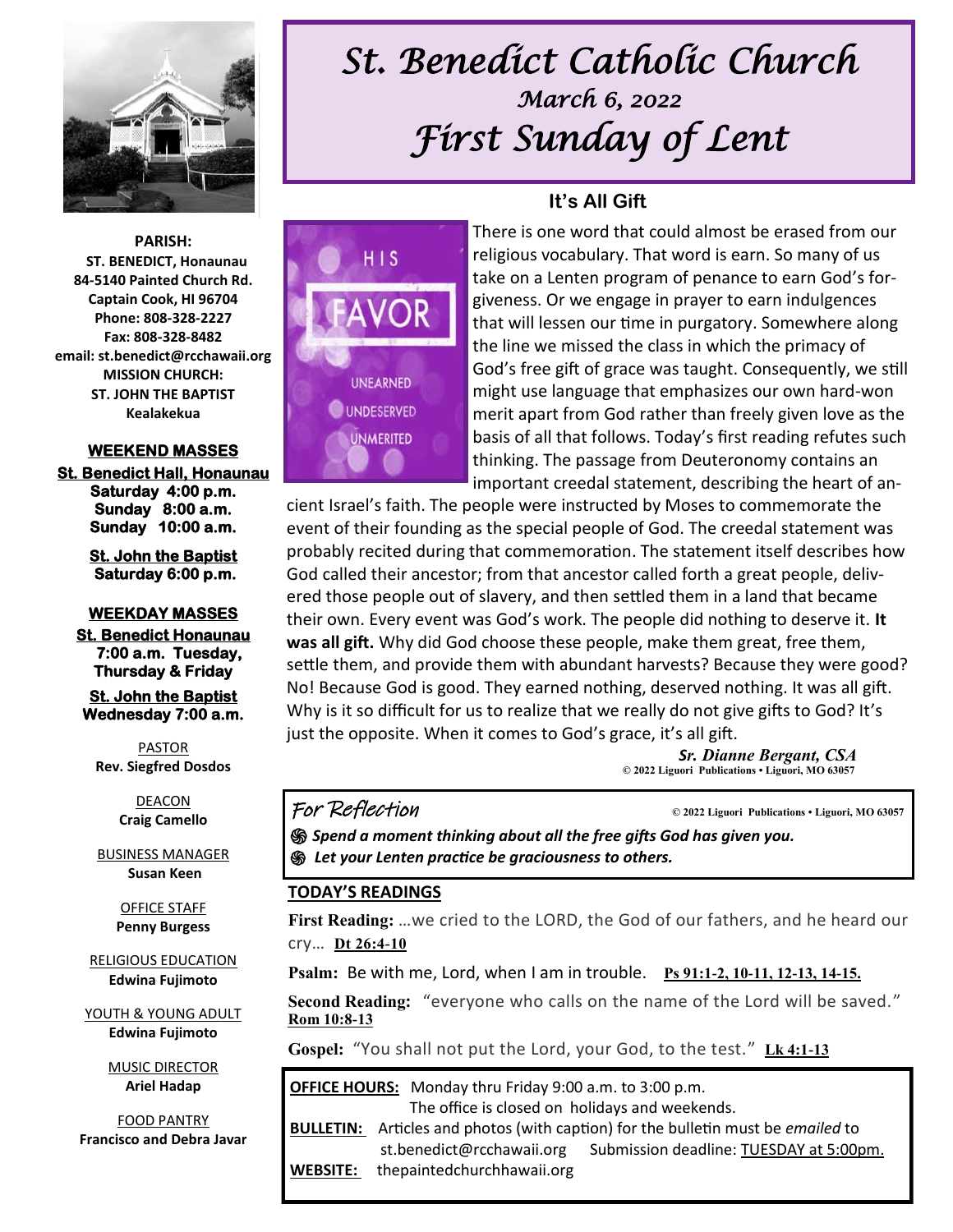### HOSPITALITY



### **ALOHA AND WELCOME HOME**

In compliance with Bishop Silva's directives, Masses are being held at St. Benedict Hall Chapel. Social distancing and masks are required. We welcome all to celebrate The Eucharist with us.

### **BISHOP SILVA ENDED THE DISPENSATION**

from the obligation to attend Sunday Mass, which had been in effect since mid-March, 2020. However, anyone who is sick, may have been exposed**\*** to anyone with **COVID-19**, or who has a health condition that would endanger themselves or others by being present in church, continues to be dispensed.

**\*** Exposed (close contact) to COVID-19) is defined as being within 6 feet of a person with COVID-19 for 15 minutes or more over a 24-hour period (regardless of mask use).

### **SACRAMENTS**

**Funerals** may now take place again in St. Benedict Hall Chapel according to the same guidelines as weekend Masses, i.e. following all health and safety precautions. Please contact the office for most current guidelines.

**Baptisms** may take place according to the same guidelines as weekend Masses. They will be done in such a way that the same water is not poured on more than one person or stored in the font after use. **Sacrament of Reconciliation**

At this time Father Sieg is available for Confessions by appointment, observing all proper precautions. Call the office 328-2227.

#### **Eucharist to Homebound and Hospitalized**

Call the office to arrange for a visit from a priest or an Extraordinary Minister of Holy Communion.

### *A WORD FROM* **Pope Francis**



Fasting makes us share the situation of many people who face the torment of hunger and makes us more attentive to others; almsgiving is a blessed opportunity to collaborate with God's providence for the ben-

efit of his children. And I invite you to make almsgiving  $\|\cdot\|$ a way of life and to persevere in concrete help to those. **• in need. ADDRESS TO PRO PETRI SEDE ASSOCIATION, FEBRUARY 16, 2018** 

### FAITH FORMATION

### **Begin New Patterns**

Something all of us can do is commit ourselves to being more **reflective** during Lent. To accomplish this we need to make a point of being more observant, more aware of what we're experiencing - paying more attention to what is usually "automatic" behavior. Then start paying attention to our **desires**. We have all kinds of desires. During Lent, we can reflect upon our current desires deciding which of them we need to **purify,** which we may need to **abandon**, and which are wonderful, wholesome desires that we have, but have not **acted upon.** Spending time in prayer, recalling our deepest desires will guide the choices we make to establish new patterns for Lent.

#### **SAINTS OF THE WEEK -FEAST DAY MARCH ST. FELICITY AND ST. PERPETUA, MARTYRS**

Vivia Perpetua, twenty-two years old, was married, a noblewoman, and a new mother whose baby was still nursing. Her pagan father begged his favorite daughter to renounce her Christian faith, but to no avail.



Felicity was a slave and pregnant

when jailed. She gave birth a few days before her martyrdom. When they were first thrown into the arena, Perpetua and Felicity were attacked by a rabid heifer, which was chosen because it shared the same sex as its victims. The young women were grievously injured by the mad cow and then momentarily removed from the arena until gladiators were brought in to conclude the day's spectacle by sticking a sword in their necks. They died quickly, however Perpetua had to guide the gladiator's sword as he hit bone the first time. The two saints are patrons of expectant mothers, widows and butchers.

#### *An Act of Spiritual Communion My Jesus, I believe that You are present in the Most Holy Sacrament. I love you above all things, and I desire to receive You into my soul. Since I cannot at this moment receive You sacramentally, come at least spiritually into my heart. I embrace You as if You were already there and unite myself wholly to You. Never permit me to be separated from You. Amen.*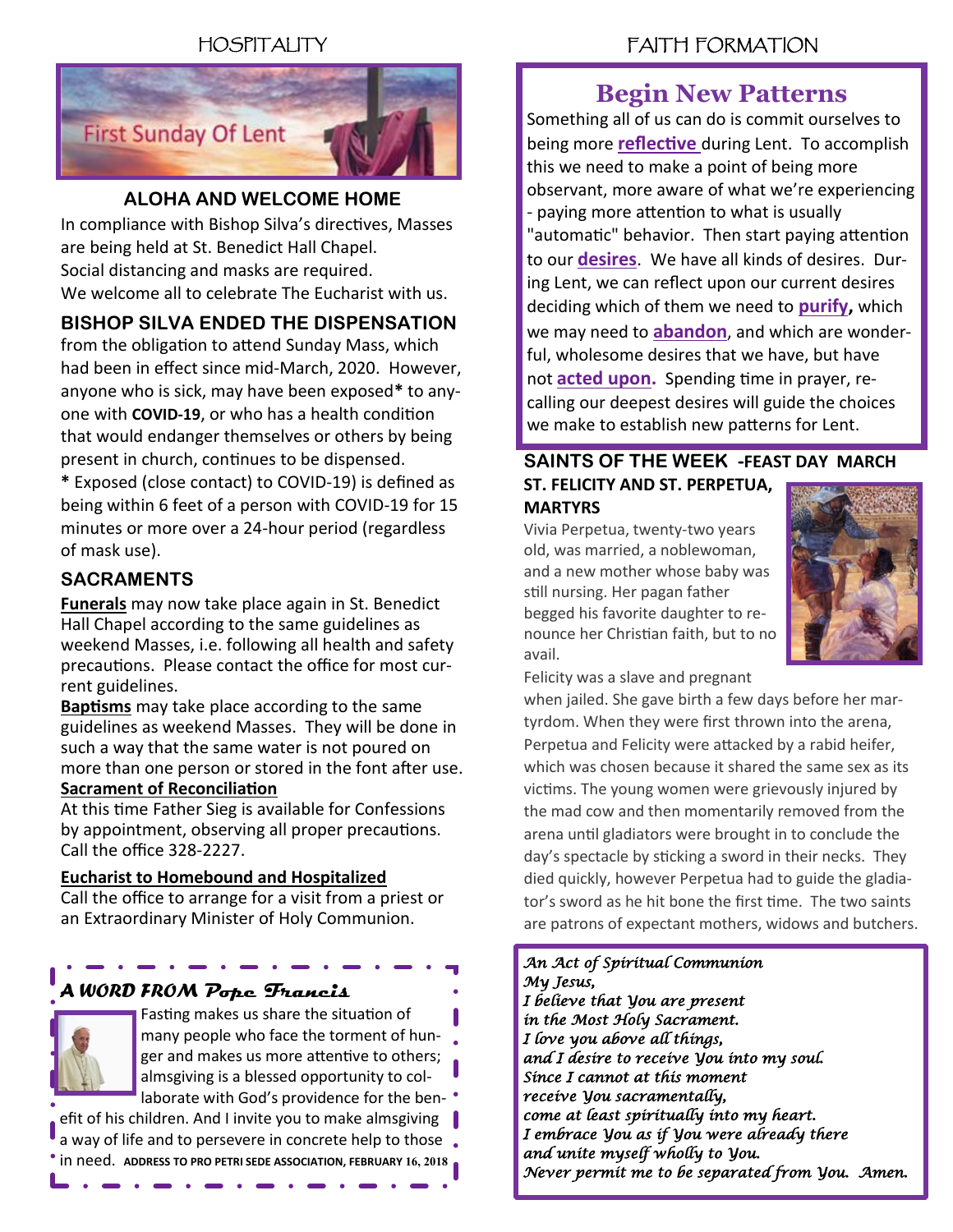

### PRAYER

### **PRAYER**

### **DEVOTION TO OUR LADY**



 **We therefore pray that You bless all of PRAYER FOR THE SICK Think, O' God, of our loved ones who are ill, whom we now commend to Your compassionate regard. Comfort them upon their sickbed, and ease their suffering. We plead for deliverance, and we know that no healing is too hard if it be Your will. them with Your loving care, renew their strength, and heal their afflictions in Your loving name.**

#### **FOR HEALING AND STRENGTH, KEEP THEM IN YOUR PRAYERS…**

Finnan Sambursky, Gwen McKinney, Rafael Ramirez, Tamo Wong, Jeffrey Crusat, Robin Crusat, Cheryl Ono, Michelle Paopao-Skillern, William Anderson, Lionel Gaspar, Gloria Grapa, Tamayo Hanato, Mary Bunao, Linda Laskow, Caroline Smith, Hilda Sebastian, Dorothy Kelepolo, Elizabeth Awa, Ruby Ann Kaho'onei, Johnny Koene, Charles & DeeDee Tripoli, Linda Adkins, Guy Miranda, Keiki San Filippo, Dottie Combs. \* **Call the office to add your loved one or yourself to the list of those needing prayer.**

### **The Fast Life**

**Fast from judging others; Feast on Christ dwelling in them.**

**Fast from fear of illness; Feast on the healing power of God.**

**Fast from words that pollute; Feast on speech that purifies.**

**Fast from discontent; Feast on gratitude.**

**Fast from anger; Feast on patience.**

**Fast from pessimism; Feast on hope.**

**Fast from negatives; Feast on encouragement.**

**Fast from bitterness; Feast on forgiveness.**

**Fast from self-concern; Feast on compassion.**

**Fast from suspicion; Feast on truth.**

**Fast from gossip; Feast on purposeful silence.**

**Fast from problems that overwhelm; Feast on prayer that sustains.**

**Fast from anxiety; Feast on faith.**

*Thank God … for the gift of Jesus in the Eucharist!* 

### **CALENDAR**

**Monday** MARCH 7 Lenten Weekday Lv 19:1–2, 11–18 Mt 25:31–46

**Tuesday** MARCH 8 Lenten Weekday Is 55:10–11 Mt 6:7–15

**Wednesday** MARCH 9 Lenten Weekday Jon 3:1– 10 Lk 11:29–32

**Thursday** MARCH 10 Lenten Weekday Est C:12, 14 –16, 23–25 Mt 7:7–12

**Friday** MARCH 11 Lenten Weekday Ez 18:21–28 Mt 5:20–26

**Saturday** MARCH 12 Lenten Weekday Dt 26:16– 19 Mt 5:43–48

**Sunday** MARCH 13 Second Sunday of Lent Gn 15:5–12, 17–18 Phil 3:17—4:1 or 3:20—4:1 Lk 9:28b–36

Many books can inform you. **But there's only** one that can transform you.